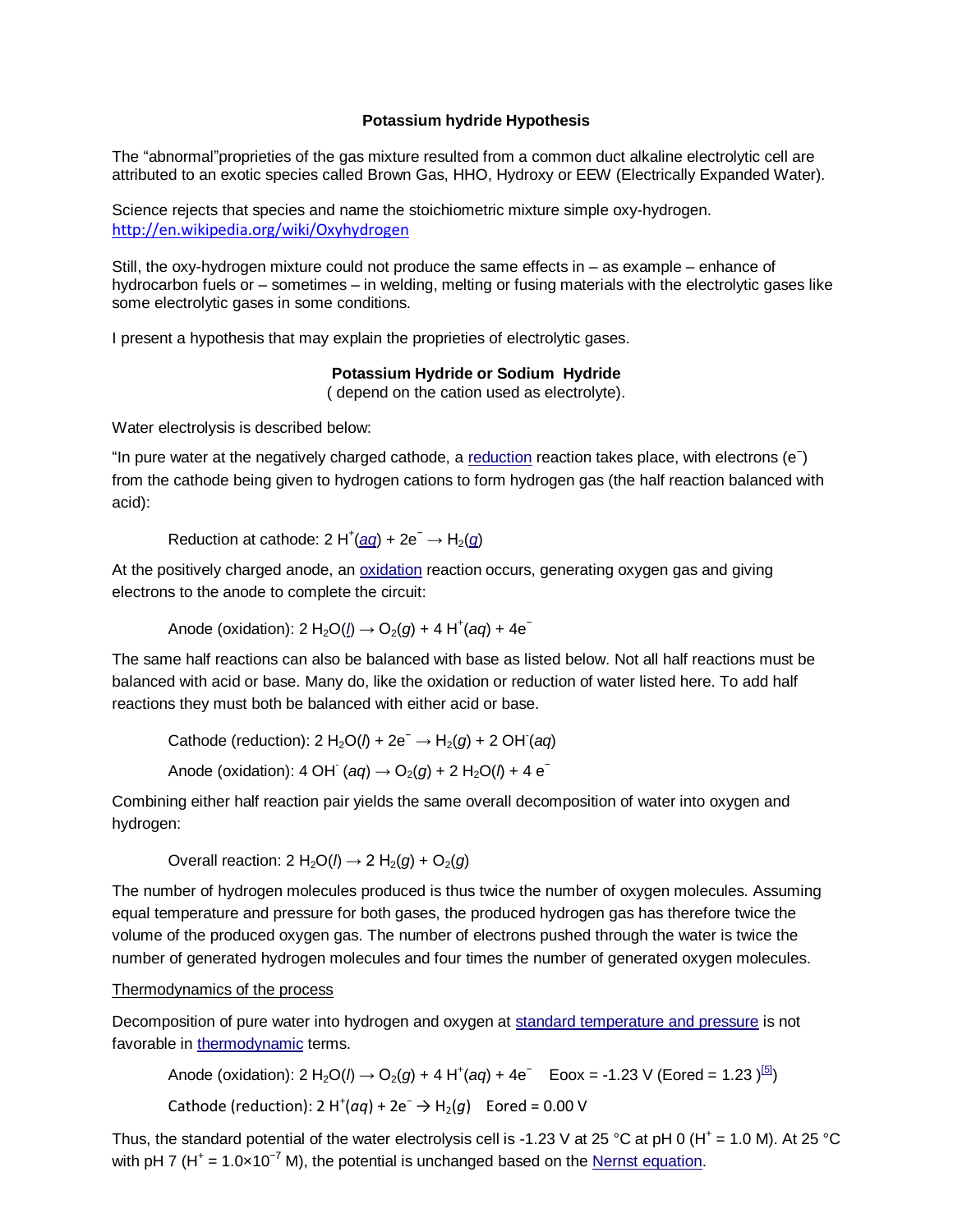However, electrolysis will not generally proceed at these voltages, as the electrical input must provide the full amount of enthalpy of the  $H_2$ -O<sub>2</sub> products (286 kJ per mol).

This takes the theoretical and real observed threshold of electrolysis to (-)1.48 V. This is a standard value derived from basic energy conservation for  $H_2$  with a known molar enthalpy value of 286 kJ, (diatomic H<sub>2</sub> having 2 [Faraday](http://en.wikipedia.org/wiki/Faraday_constant) units of charge per mol), therefore the ideal voltage becomes 286,000/(2\*96485) = 1.48 V.

The negative voltage indicates the [Gibbs free energy](http://en.wikipedia.org/wiki/Gibbs_free_energy) for electrolysis of water is greater than zero for these reactions. This can be found using the *G = -nFE* equation from chemical kinetics, where n is the moles of electrons and F is the [Faraday constant.](http://en.wikipedia.org/wiki/Faraday_constant) The reaction cannot occur without adding necessary energy, usually supplied by an external electrical power source.

If the above described processes occur in pure water, H<sup>+</sup> [cations](http://en.wikipedia.org/wiki/Cation) will accumulate at the anode and OH<sup>-</sup> [anions](http://en.wikipedia.org/wiki/Anion) will accumulate at the cathode. This can be verified by adding a [pH indicator](http://en.wikipedia.org/wiki/PH_indicator) to the water: the water near the anode is acidic while the water near the cathode is basic. The negative hydroxyl ions that approach the anode mostly combine with the positive hydronium ions (H<sub>3</sub>O<sup>+</sup>) to form water. The positive *hydronium ions that approach the negative cathode mostly combine with negative hydroxyl ions to form water. Relatively few hydronium (hydroxyl) ions reach the cathode (anode). This can cause a concentration overpotential at both electrodes.*

Pure water is a fairly good insulator since it has a low [autoionization,](http://en.wikipedia.org/wiki/Self-ionization_of_water)  $K_w = 1.0 \times 10^{-14}$  at room temperature and thus pure water conducts current poorly, 0.055 µS $\cdot$ cm<sup>-1</sup>.

Unless a very large potential is applied to cause an increase in the autoionization of water the electrolysis of pure water proceeds very slowly limited by the overall conductivity.

If a water-soluble electrolyte is added, the conductivity of the water rises considerably. The electrolyte disassociates into [cations](http://en.wikipedia.org/wiki/Cation) and anions; the anions rush towards the anode and neutralize the buildup of positively charged H<sup>+</sup> there; similarly, the cations rush towards the cathode and neutralize the buildup of negatively charged OH<sup>−</sup> there. This allows the continued flow of electricity.

The following [cations](http://en.wikipedia.org/wiki/Cations) have lower electrode potential than H<sup>+</sup> and are therefore suitable for use as electrolyte cations: [Li](http://en.wikipedia.org/wiki/Lithium)<sup>+</sup>, [Rb](http://en.wikipedia.org/wiki/Rubidium)<sup>+</sup>, [K](http://en.wikipedia.org/wiki/Potassium)<sup>+</sup>, [Cs](http://en.wikipedia.org/wiki/Caesium)<sup>+</sup>, [Ba](http://en.wikipedia.org/wiki/Barium)<sup>2+</sup>, [Sr](http://en.wikipedia.org/wiki/Strontium)<sup>2+</sup>, [Ca](http://en.wikipedia.org/wiki/Calcium)<sup>2+</sup>, [Na](http://en.wikipedia.org/wiki/Sodium)<sup>+</sup>, and [Mg](http://en.wikipedia.org/wiki/Magnesium)<sup>2+</sup>. [Sodium](http://en.wikipedia.org/wiki/Sodium) and [lithium](http://en.wikipedia.org/wiki/Lithium) are frequently used, as they form inexpensive, soluble salts.

"…… strong bases such as [potassium hydroxide](http://en.wikipedia.org/wiki/Potassium_hydroxide) (KOH), and [sodium hydroxide](http://en.wikipedia.org/wiki/Sodium_hydroxide) (NaOH) are frequently used as electrolytes due to their strong conducting abilities."

[http://en.wikipedia.org/wiki/Electrolysis\\_of\\_water](http://en.wikipedia.org/wiki/Electrolysis_of_water)

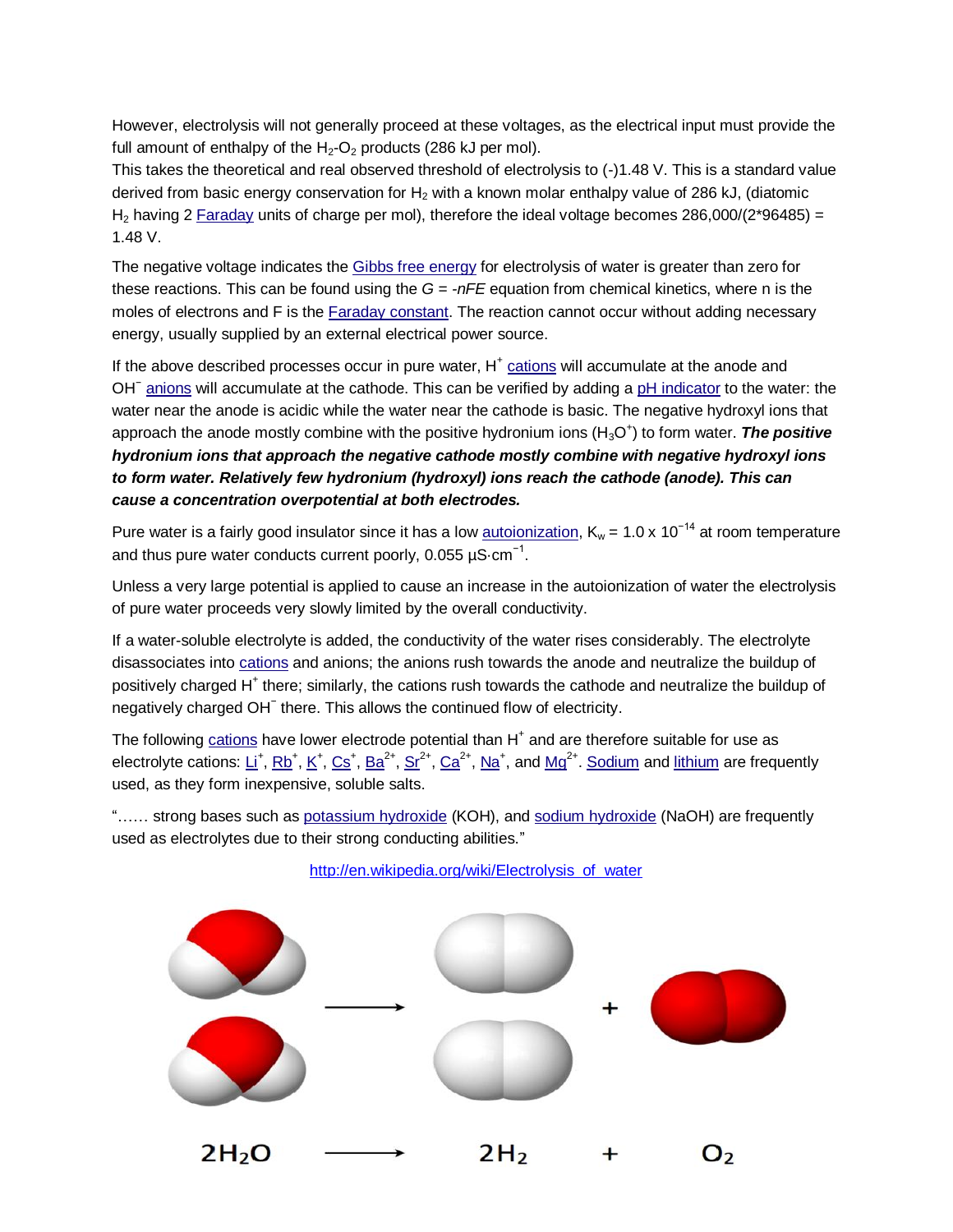Considering the alkaline electrolyte most usual in electrolytic generation of Hydrogen and Oxygen in industrial grade PEM generators then indeed only separated H2 and O2 can be obtained with electrolyte temperature in range of  $90^{\circ}$ C, 30% KOH concentration and 1.8 Volts.

Considering the alkaline electrolyte for semi-industrial common duct electrolytic cell with the voltage equal or higher than 2 Volts, then lower KOH concentration can be used and the gas mixture Oxyhydrogen – H2 and O2 more or less in perfect stoichiometric ratio - can be obtained.

At that voltage per cell the current drawn is higher and a strong reaction occurs. Due electrochemical collateral events the cell will be heated to thermal runaway - so cooling procedures are applied.

But, in a common duct electrolytic cell IF the voltage is lower than 2 V the temperature is lower and can be maintained below 60  $C^{\circ}$ .

Now, considering that Potassium melting point is 63.5 C [\(http://en.wikipedia.org/wiki/Potassium\)](http://en.wikipedia.org/wiki/Potassium) it can be presumed that once the cell temperature is maintained under a value  $< 60C^{\circ}$  it is possible that H ( monatomic Hydrogen – Protium ) evolved from cathode to not combine in diatomic H2. It may bond with K<sup>+</sup> solvated ion.



may be formed.

*"Potassium hydride is produced by direct combination of the metal and hydrogen:*

*2 K + H<sup>2</sup> → 2 KH*

*This reaction was discovered by [Humphry Davy](http://en.wikipedia.org/wiki/Humphry_Davy) soon after his 1807 discovery of potassium, when he noted that the metal would vaporize in a current of hydrogen when heated just below its boiling point.*

*Potassium hydride is soluble in fused hydroxides and salt mixtures, but not in organic solvents."*

Considering the alkaline environment (the electrolyte) then KH could "survive" as gas and can be transferred, collected and stored.

Slight vacuumed cell is a probably a favorable condition.